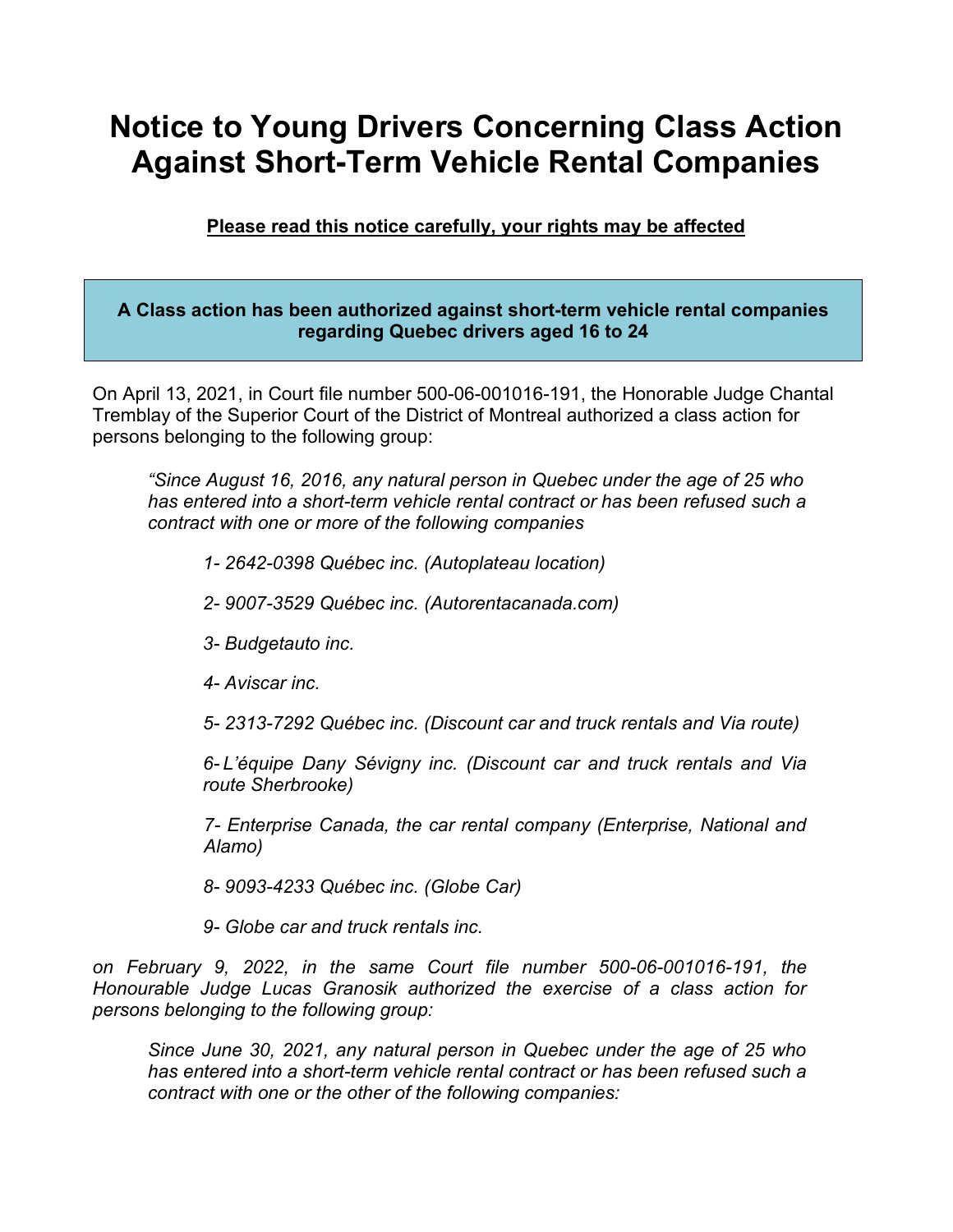*10- Hertz Canada Limited;*

*11- Dollar Thrifty Automotive Group Canada inc.*

*(hereinafter: the Group)"*

The plaintiff **Option consommateurs** represents the members in this class action, in collaboration with a designated person, Mr. **Guillaume Rousseau**.

Option consommateurs blames these short-term vehicle rental companies (hereinafter: Companies) for exercising a discriminatory and injurious practice by charging additional fees or refusing to conclude a rental contract for some or any type of vehicle due to the age of one of the drivers named in the rental contract.

#### **Does it concern me?**

The class action has been authorized for persons belonging to Group.

So it concerns you if since August 16, 2016 or, for Hertz Canada Limited and Dollar Thrifty Automotive Group Canada inc. since June 30, 2021, while you were under the age of 25, you entered into a short-term vehicle rental contract or you were refused such a contract with one of the Companies.

## **What is it about?**

A class action is a process that allows a person or organization to take legal action on behalf of a group of people who claim to have experienced a similar problem. Here, Option consommateurs has taken a class action on behalf of a group of young drivers.

This class action is to force the defendant rental car companies to cease their discriminatory and injurious practices based on the age of the drivers and to compensate the members of the Group.

This class action will be brought in the district of Montreal.

## **What should I do if I want to participate?**

If this class action concerns you, you do not have to register or do anything else to be part of it. You are automatically included in the class action.

A member other than a representative or a stakeholder cannot be called upon to pay the legal costs of the class action.